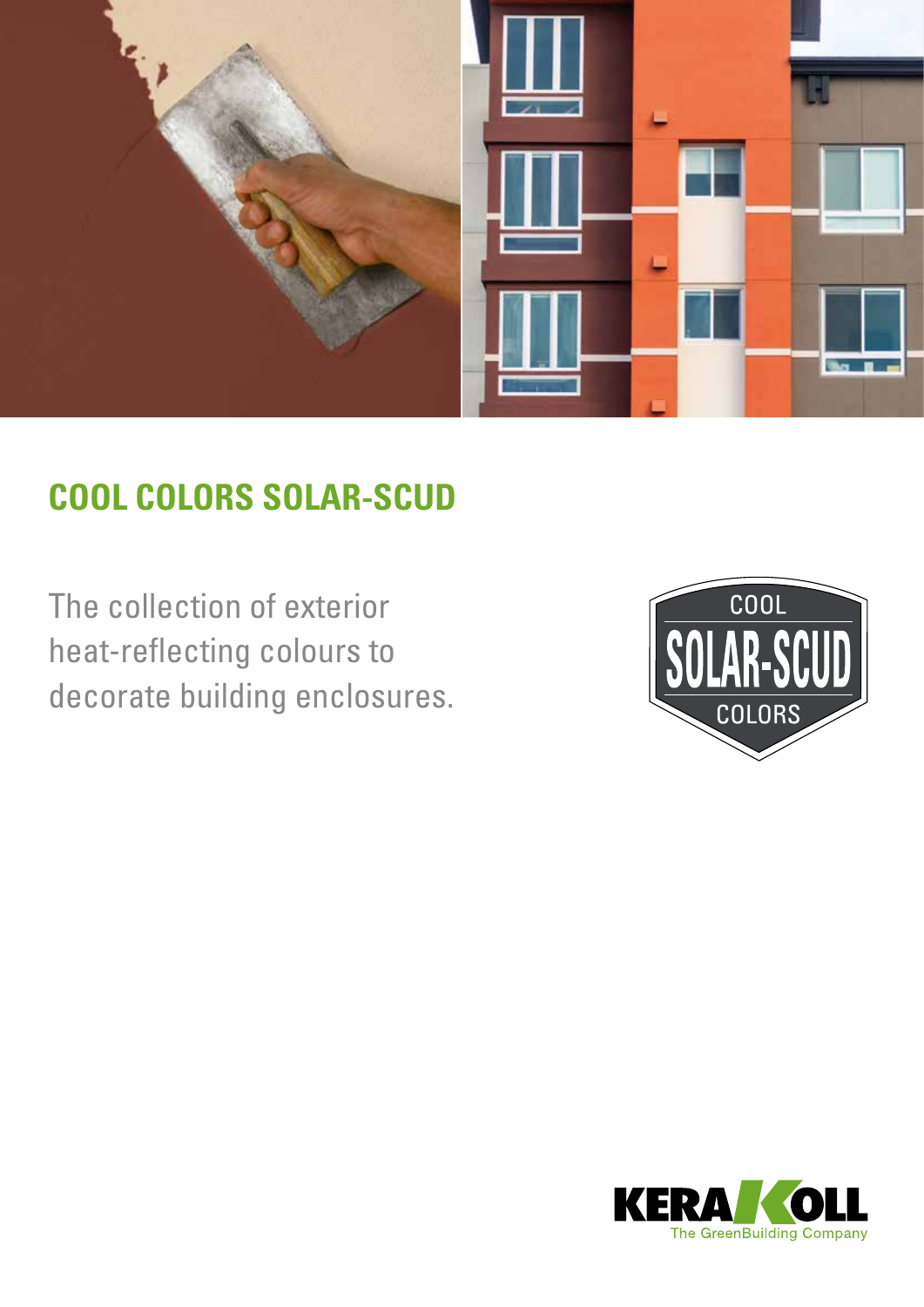



# **Solar-Scud:**  Cool Colors for exteriors that protect

For years now we have been seeing a progressive warming of the climate, and in particular increasingly hot, humid summers. An excessive rise in temperature has a negative impact not only on people, but also on buildings and on the environment in general. Just as we protect our buildings during the winter, using thermal insulation panelling systems, it is equally important to protect them from excessive heating during the hotter season.

As regards the buildings, the effects of increased thermal energy absorption from sunlight are:

- decay and deterioration of the chemical and physical performance of the opaque building enclosure materials, which result in technical, functional and aesthetic problems in the medium term
- surface tensions and thermal stress due to large differences in temperature during the day/ night cycle
- excessive overheating of the outer surface of the ETICS systems, with noticeable increase in the risk of cracking
- increase in the internal temperature of confined spaces, resulting in:
- deterioration of living comfort
- increased electricity consumption for summer air conditioning and consequent increase of the environmental impact
- increase in costs for summer air conditioning.

The solution to these problems is to avoid overheating of the opaque enclosure by selecting light colours or colours developed using **Cool Colors Solar-Scud technology**, which means that strong colours can still be selected for highly protective decoration of external surfaces.

#### **TECHNICAL GLOSSARY**

**Solar radiation:** energy emitted by the sun, the part of this energy that reaches the earth is called solar radiance.

**Irradiation:** mechanism by which heat is transmitted via electromagnetic waves that do not require material supports; this is the mechanism that allows the heat of the sun to reach the earth.

**Incident radiation:** the amount of energy that reaches a given surface; according to the properties of the surface itself this is divided into absorbed, transmitted and reflected energy.

**Solar reflectance or reflective index:** ability of a surface to reflect incident solar heat; the greater the solar reflectance, the lower the tendency of the surface to overheat, as it will absorb and transmit a smaller amount of the incident heat.

**Urban heat island:** phenomenon regarding the overheating of urban areas due to high levels of heat storage by the walls of buildings and asphalt coated surfaces. The heat accumulated is returned slowly to the environment over the whole 24-hour period, contributing to constant heating of the air.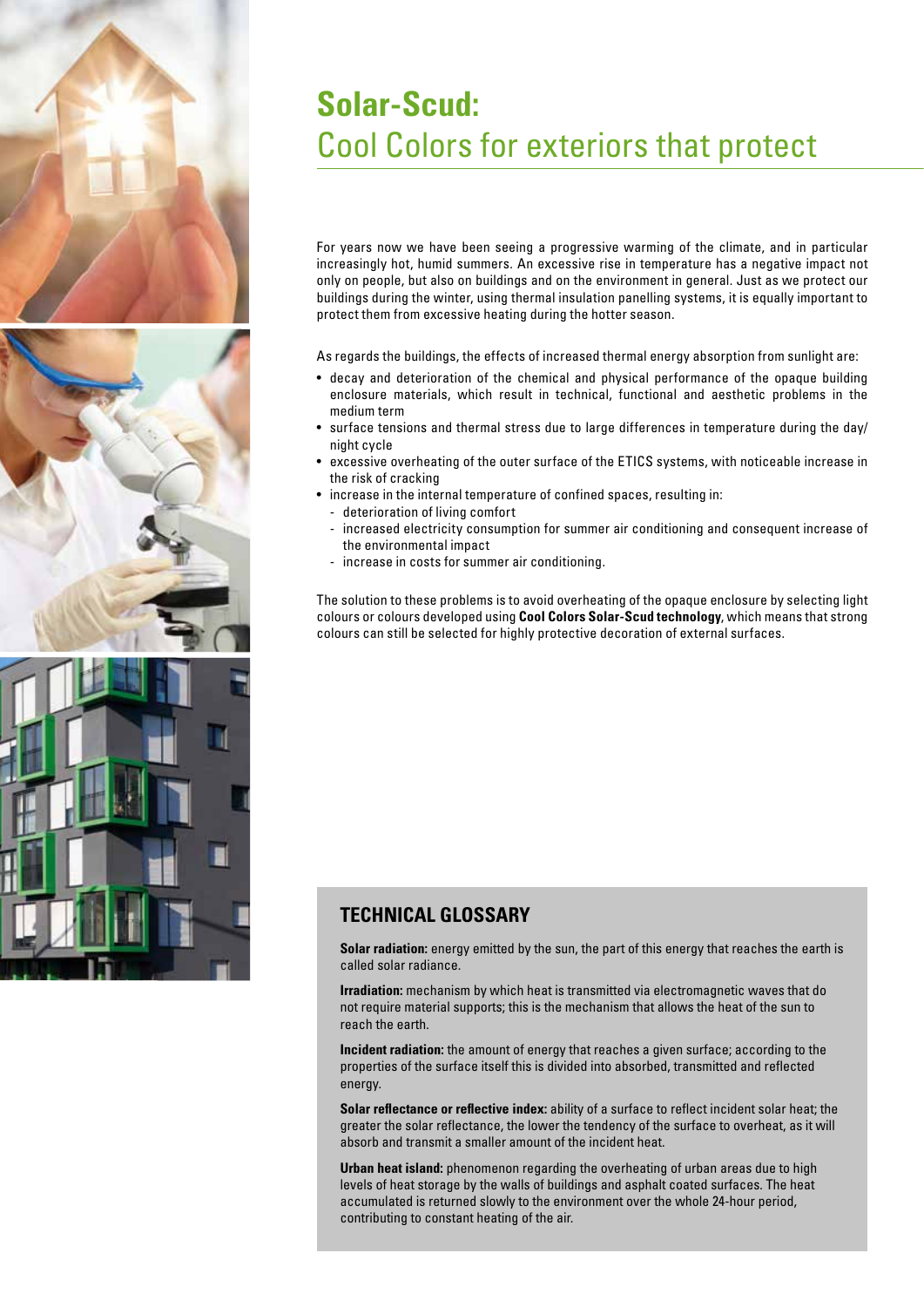

# **Solar-Scud:** the range of finishes that cares for the environment

Overheating of the surfaces of buildings, due mainly to the dark colours of the finishes created using traditional technology, results in the building itself storing large amounts of heat. This heat is released over time, resulting in the phenomenon known as **urban heat island**, that is to say the overheating of building exteriors and asphalt coated surfaces. The stored heat is returned slowly to the environment over the 24 hours, contributing to warming of the surrounding air by as much as 5 °C compared with less built-up areas on the outskirts of towns.

This phenomenon has a dual negative influence on the micro-climate of urban areas:

- it involves **an increase in intense meteorological events** that are becoming an ever more common feature of our summers
- it is a joint cause of the **increase and accumulation of particulate** which results in a general and constant worsening of environmental pollution.

Thanks to use of the decorative finishes in **Cool Colors Solar-Scud shades, it is possible to help improve the environmental conditions of urban areas** and reduce the emissions caused by summer air conditioning, helping reduce pollution simply by decorating the façade of your home in an intelligent manner.



## **Cool Colors Solar-Scud:**  effectiveness

To give an idea of the effectiveness of Cool Colors Solar-Scud heat-reflecting technology, let us look at the results obtained on shade KIR69 when compared with the same shade formulated using traditional technology.

| <b>Tested product</b><br><b>Kerakover Eco Kompact</b> | <b>SRI (Solar</b><br>Reflectance) [-] | Temperature [°C] measured<br>underneath the finish<br>(application on 5 cm-EPS<br>thermal insulation panelling<br>system) * | Temperature [°C] measured<br>on the back of the insulation<br>panel (application on<br><b>5 cm-EPS thermal insulation</b><br>panelling system) * |
|-------------------------------------------------------|---------------------------------------|-----------------------------------------------------------------------------------------------------------------------------|--------------------------------------------------------------------------------------------------------------------------------------------------|
| KIR69                                                 | 20                                    | 42 $^{\circ}$ C.                                                                                                            | 26 °C                                                                                                                                            |
| Same colour with<br>traditional technology            | 3                                     | 62 °C                                                                                                                       | 36 °C                                                                                                                                            |

\* Light source: UV lamp for sunlight simulation\_nominal power 300 W, 50 cm, exposure time 8 hours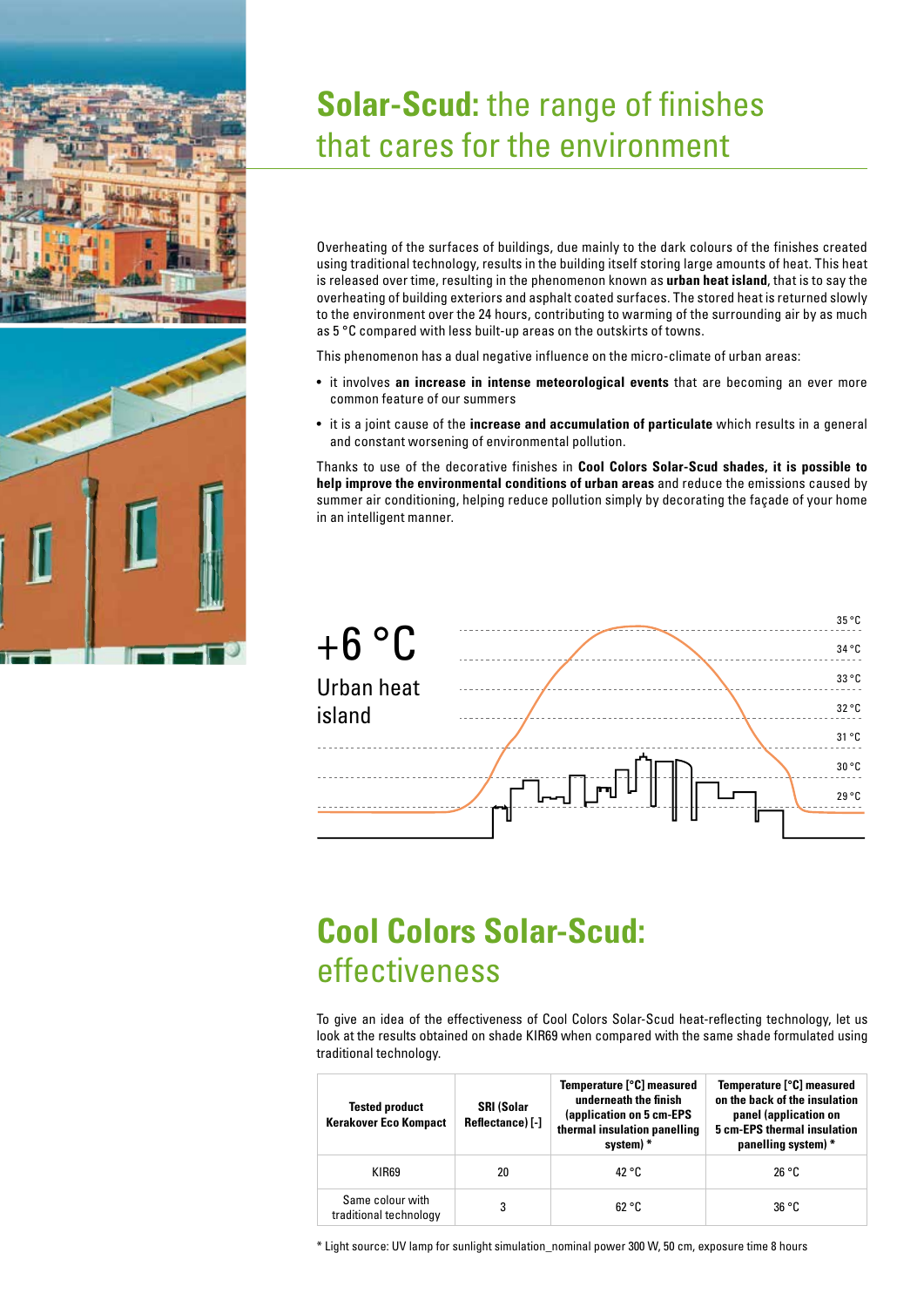



# **Solar-Scud:**  the range of heat-reflecting finishes

## **Cool Colors Solar-Scud**

**Cool Colors Solar-Scud** shade chart is formulated using **special heat-reflecting pigments**; despite their intense colouring, they reflect much of the incoming solar radiation, thus remaining cooler and contributing to solve problems related to overheating in buildings decorated with traditional colours.

#### The **Cool Colors Solar-Scud** range of finishes is the intelligent way of **decorating the outer surfaces of buildings, making them highly reflective** without foregoing colour.

Solar-Scud shades can be provided in the following finishes:

- Kerakover Eco Kompact
- Kerakover Silox Finish
- Kerakover Eco Silox Pittura
- Kerakover Eco Acrilex Flex
- The products allow the use of Cool Colors Solar-Scud technology for every type of intervention:
- ETICS thermal insulation panelling systems compliant with Italian standard UNI/TR 11715 (for the grain sizes specified in the standard)
- decoration of façades without thermal insulation panelling systems
- repair of old façades
- maintenance of old thermal insulation panelling systems.



The reduction in overheating and thermal shock on the opaque vertical walls of the building ensures:

- greater durability of materials and consequently of the buildings
- maintenance of the chemical and physical properties of products without loss of performance over time
- ability to decorate the surfaces of KlimaExpert ETICS systems with strong colours without the risk of cracking
- reduction in the passage of heat from the outside to the internal room, with advantages in terms of living comfort, reduction in power consumption for summer air conditioning and reduction in the economic and environmental costs thanks to the consequent reduction in emissions for air conditioning; **dropping the temperature of the internal room by one degree centigrade means a reduction of between 5 and 8% in power consumption**.





**Cool Colors Solar-Scud**

**Same colour with traditional technology**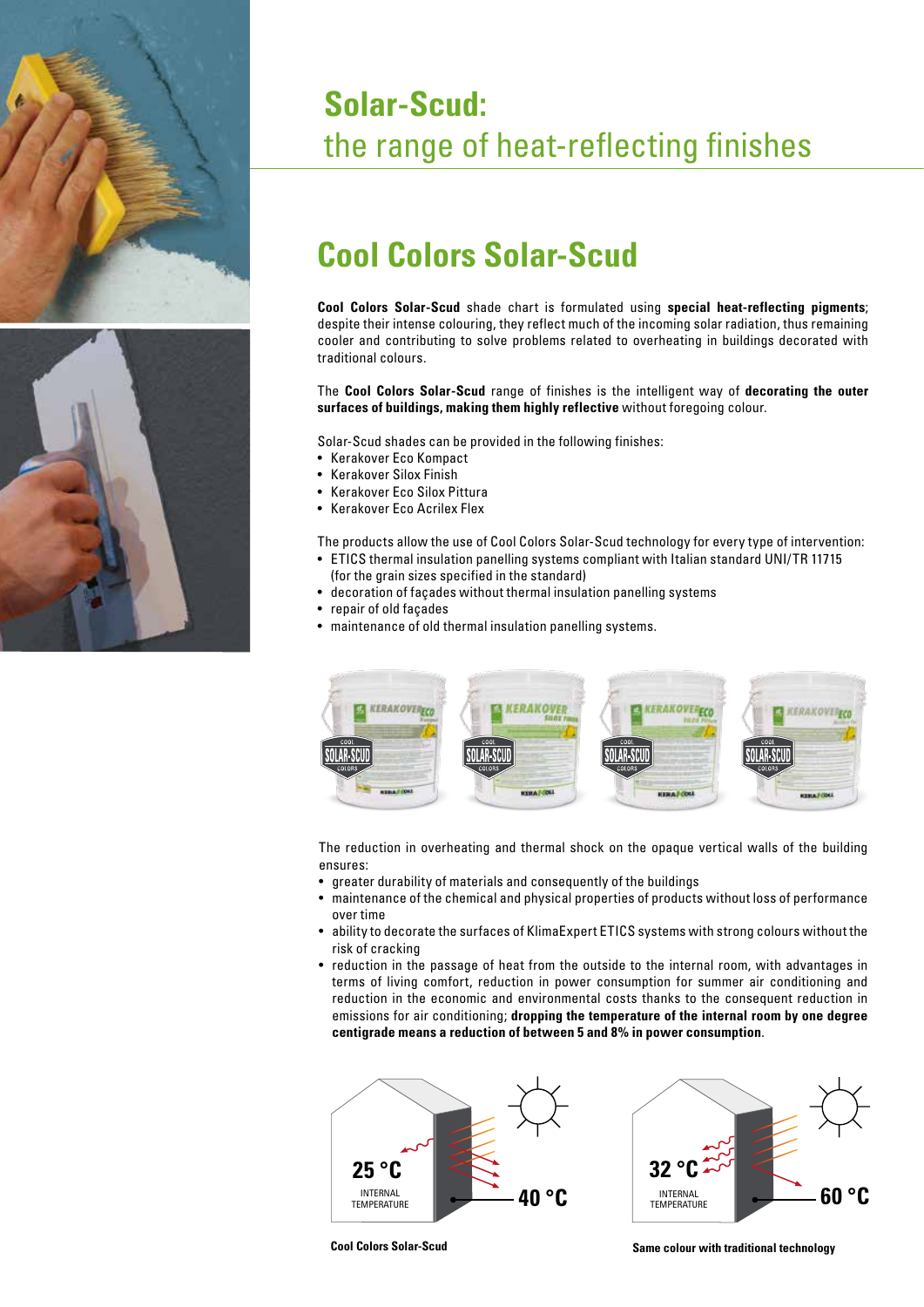# **69 heat-reflecting colours**  to decorate building enclosures



The shades shown are intended as an indication only.